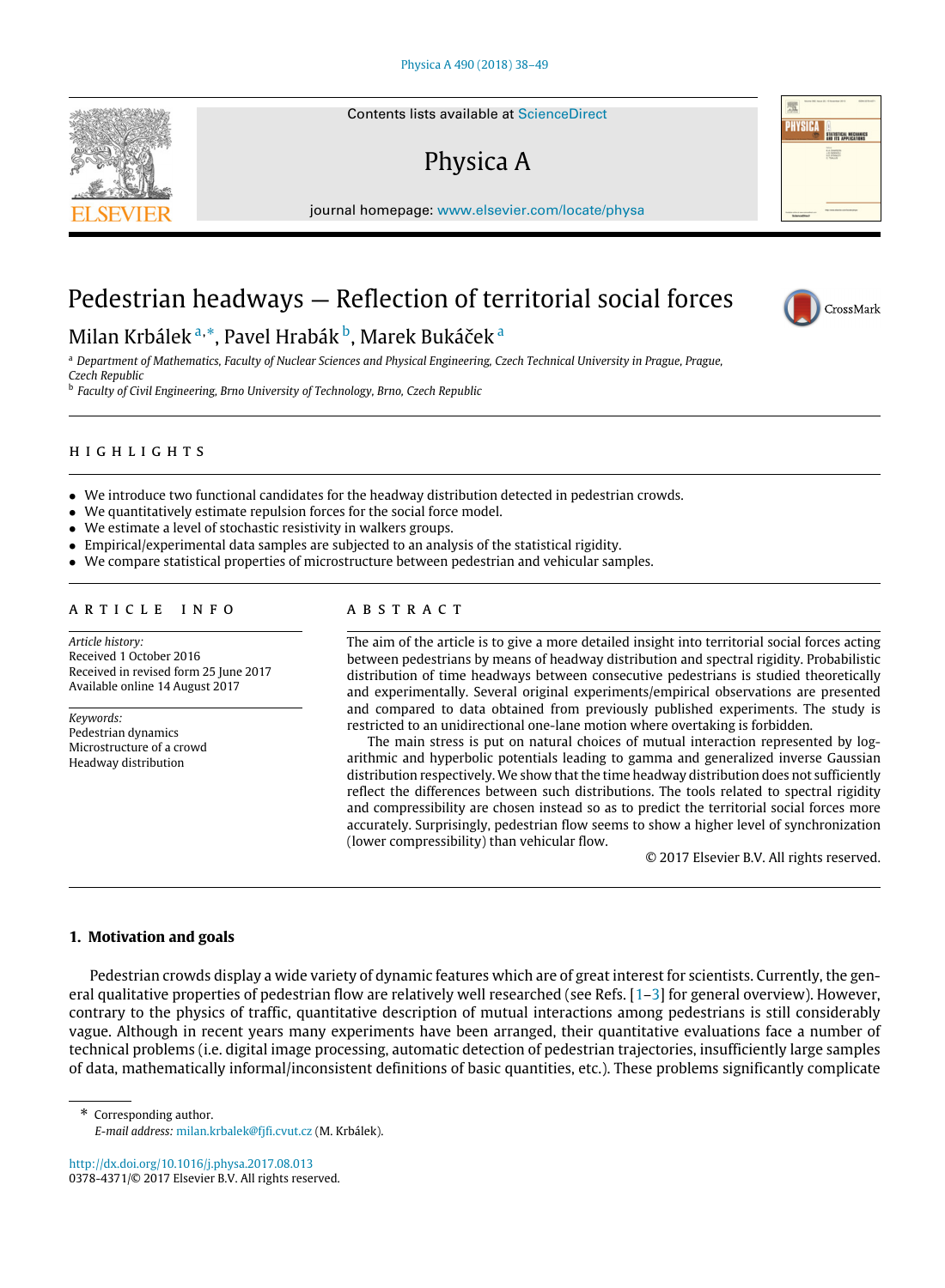the way to a more detailed insight into pedestrian dynamics. On the other hand, this field is rapidly advancing, which allows answering more complex questions about social forces acting inside groups of moving humans.

Generally, the main goal of this article is to present (and evaluate) original experiments resulting in detection of the so-called time headway distribution (probability density for the time gap measured between two successive walkers when passing a given point in a corridor/aisle) and find a theoretical elucidation for its course. The headway distributions detected for various experimental/empirical systems may then lead (similar to  $[4,5]$  $[4,5]$ ) to a quantitative adjustment of interaction forces in the social force models. More specifically, the main objectives of this work can be established as follows.

- We aim to report on a series of original pedestrian experiments arranged for revealing quantitative properties of microstructure in one-dimensional pedestrians traffic. Besides headway distributions we will also analyze advanced statistical properties (e.g. statistical rigidity [\[6\]](#page-10-4)).
- We aim to confirm/reject the hypothesis that statistical properties of pedestrian flows are similar to those detected in vehicular traffic (see  $[7-9,1]$  $[7-9,1]$  $[7-9,1]$ ). Furthermore, we aim to compare levels of synchronization in both systems.
- We intend to introduce relevant mathematical predictions for experimental/empirical headway distributions and the associated statistical rigidity (similar to [\[10\]](#page-11-1)).
- Using mathematical estimations for headway distribution and analytically derived rigidity we intend to improve the existing knowledge of distance dependence of interaction forces acting between pedestrians (published in [\[11\]](#page-11-2)).

# <span id="page-1-1"></span>**2. Introduction**

In typical social force based models (like in [\[12,](#page-11-3)[13\]](#page-11-4)) the acceleration equation includes four basic types of forces: (1) acceleration term describing tendency to reach the desired area as soon as possible (with a certain desired velocity); (2) interaction term describing the psychological tendency of two pedestrians keeping sufficient distance between one another; (3) repulsive term describing interaction with borders/walls/obstacles; (4) fluctuation term arising from accidental or deliberate deviations from the usual rules of motion. As evident, global detection and validation of all acceleration/deceleration factors is not realistic because of the complexity of the system investigated. For this reason, it is necessary to restrict the issue of crowd dynamics to minor tasks only. One of the possibilities to do so is to formulate a simplified version of pedestrian flow where some of the above-mentioned effects are suppressed. Therefore, for the purpose of this paper we take into consideration unidirectional one-lane flows of walkers whose movement can be classified as non-panic, i.e. comfortable and safe movement of people through a narrow corridor. Such restriction is convenient and, at the same time, essential for completion of the afore-mentioned tasks. Thus, proceeding in a similar way to  $[3,11,14,15]$  $[3,11,14,15]$  $[3,11,14,15]$  $[3,11,14,15]$  we have performed several experiments (see Section [4\)](#page-2-0) suitable for revealing statistical distributions of time gaps between walkers.

Automatic or semi-automatic processing of video recordings from the experiments (see e.g. [\[16\]](#page-11-7)) allows detecting the times of individual pedestrian's passing through the observed cross-section. Let us denote by *t<sup>j</sup>* the passage time of *j*th pedestrian,  $j \in \{0, 1, ..., N\}$ . Then we can define the re-scaled time headway as

<span id="page-1-0"></span>
$$
\tau_j = \frac{N(t_j - t_{j-1})}{t_N - t_0}.\tag{1}
$$

Thus we obtain a set { $\tau_j:j=1,2,\ldots,N\}$  of all successive (re-scaled) headways with an average value equal to one. This set represents the fundamental subject of our investigations. The scaling procedure is introduced for several obvious reasons. Firstly, the re-scaling to the unit mean headway allows to compare data from various sources/countries/situations without any substantial loss of generality. Secondly, such a procedure is well established in the physics of traffic (e.g. [\[6](#page-10-4)[,8\]](#page-10-6)), where it is applied to analytical predictions of vehicular microstructure. Thirdly, it is well known from Random Matrix Theory [\[17\]](#page-11-8) that the scaling procedure (as a significant part of the general procedure called *unfolding* – see [\[18\]](#page-11-9)) reveals a universality in the spectra of random matrices. Besides others, such approach has been useful in finding a relation between vehicular samples (or public transport samples) and certain classes of random matrices (see [\[18](#page-11-9)[–21\]](#page-11-10).

Choosing an appropriate division of a time axis  $\Delta_{\tau}$ , one can define the empirical/experimental histogram function

$$
H(\tau|\Delta_{\tau}) := \frac{\left| \{j : \lfloor \tau/\Delta_{\tau} \rfloor \leq \tau_j/\Delta_{\tau} < \lceil \tau/\Delta_{\tau} \rceil \} \right|}{N},\tag{2}
$$

as an estimation of the probability density function of the time headway distribution. Here  $|\cdot|$ ,  $\lceil \cdot \rceil$  stand for the floor/ceiling functions respectively, and | | stands for cardinality. For greater clarity, if necessary, the graphical representation of the histogram function (step function) may be replaced by a scatter chart depicting point-set  ${(\Delta_{\tau}/2 + k\Delta_{\tau} : H(\Delta_{\tau}/2 + k\Delta_{\tau} : E(\Delta_{\tau}/2 + k\Delta_{\tau}))}$  $k\Delta_{\tau}|\Delta_{\tau}$ ))  $\in \mathbb{R}^2 : k = 0, 1, \ldots$ }.

For unidirectional flows in a narrower corridor (where overtaking is improbable/prohibited) one can expect that the most decisive dynamic factor is the territorial social force reflecting a repulsive effect between *private spheres* of two persons. Such territorial effect (see [\[22\]](#page-11-11)) can be expressed by a mathematical formula/graph (similar to [\[3](#page-10-1)[,11\]](#page-11-2)), which is the desired output. Since these territorial forces influence decision-making of walkers, their action must be reflected in the headway distribution. Thus, there exists a direct link between the territorial forces and microstructure of pedestrian crowds. This link is definitely intricate, however, a simplified conception can be obtained (in analogy with [\[4](#page-10-2)[,5,](#page-10-3)[8\]](#page-10-6)) by the following considerations. In onedimensional flows private spheres are reduced to *private intervals,* which allows to introduce repulsive forces in a simplified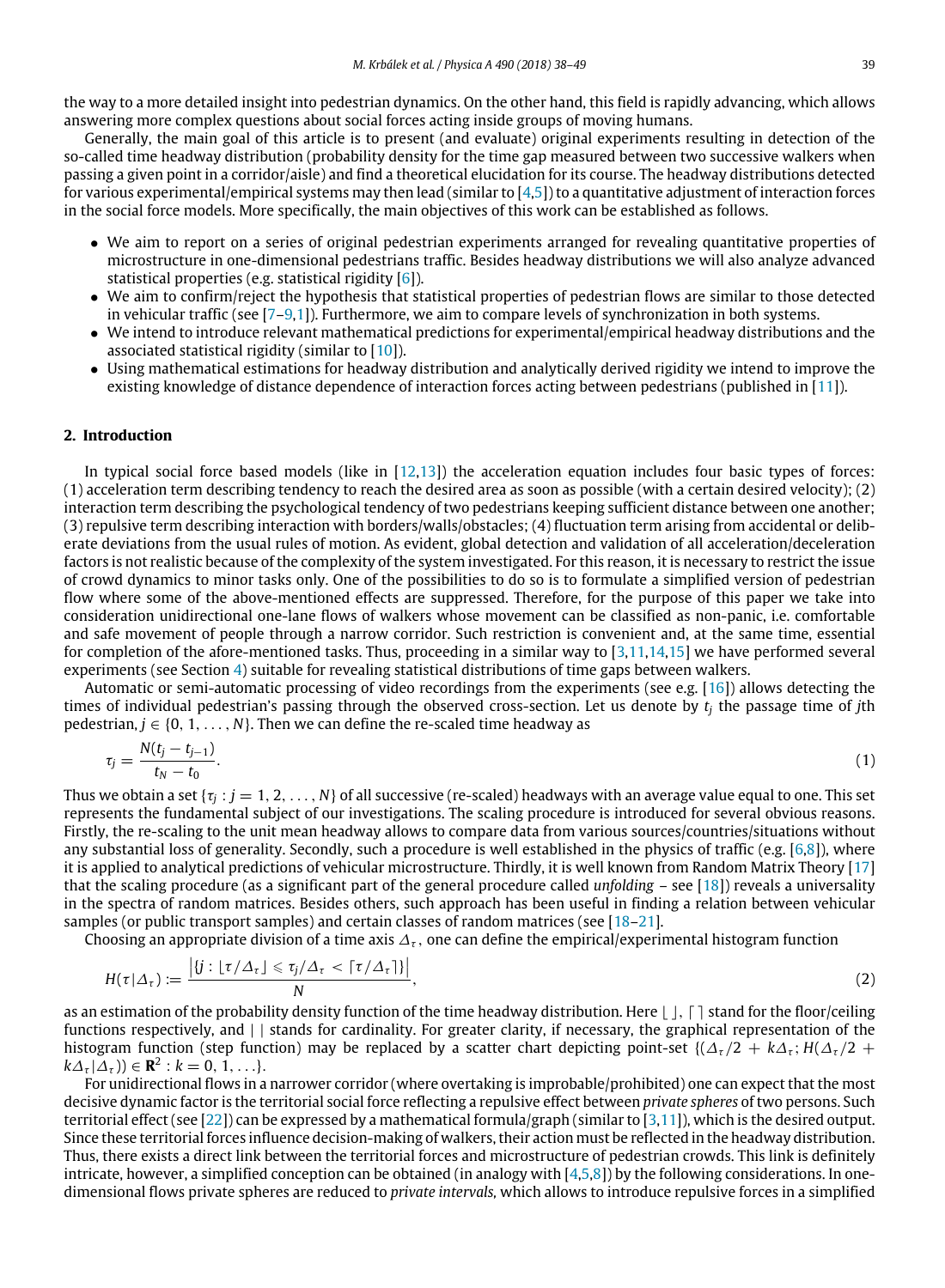form  $f_{i,k}(s_{i,k})$ , where  $s_{i,k}$  is the distance between walkers (*j*th and *k*th). Although this force (measuring how *j*th person is influenced by *k*th person) is not known, some of its properties are expectable:  $(1) f(0_+) = +\infty$  due to impossibility of overtaking; (2) there exists  $s_0 > 0$  so that for all  $s > s_0$  it holds that  $f(s) = 0$ ; [alternatively: (2)  $\lim_{s\to 0+} f(s) = 0$ ]; (3) in all cases  $f_{i,k}(s) = 0$  for all s and all  $k = j, j + 1, j + 2, \ldots$ ; (4) in all cases  $f_{i,j-1}(s) \gg f_{i,j-2}(s)$  for all s. Thus, such behavior can be classified as short-ranged because the dominant force is initiated by a predecessor. For correctness, let us remark that all these considerations are valid for the afore-mentioned one-lane unidirectional scenarios only. Velocity differences are not considered. For purposes of analytical derivations (instead of individual formulas for every  $f_i_k(s)$ ) we use the common force description: *f* (*s*). For taking into account accidental deviations we introduce a stochastic variant of the ensemble, where the level of stochasticity is regulated by the coefficient of resistivity  $\beta \geq 0$ . This parameter reflects the global state of the system determined by the density of walkers, corridor width, initial arrangement of walkers, and so on. Such a simplistic approach brings a significant profit: analytical derivation of associated headway distribution. As proven in  $[4,5]$  $[4,5]$  and generalized in  $[6,23]$  $[6,23]$  the headway distribution (abbreviated by THD) of such an ensemble reads

<span id="page-2-1"></span>
$$
\wp(\tau|\beta) = A\Theta(\tau)e^{-\beta\varphi(\tau)}e^{-D\tau},\tag{3}
$$

where

$$
\varphi(\tau) = -\int_0^{\tau} f(s) \, \mathrm{d}s,\tag{4}
$$

 $\Theta(x)$  is Heaviside's unit-step function, and A, D are constants for proper normalization and scaling. It is worth noting that although the one-parametric probability density [\(3\)](#page-2-1) has been derived for thermal equilibrium of particle gas with symmetrical interactions the papers [\[8](#page-10-6)[,9](#page-11-0)[,24\]](#page-11-13) justified the possibility of approximating some driven many-particle systems by Hamiltonian systems. Indeed, the paper [\[24\]](#page-11-13) proves that analytical gap distributions like  $(3)$  can be derived from a simple non-isotropic thermodynamic model of driven particles.

Thus, detection of empirical/experimental headways and relevant statistical estimations of associated THD may lead to calibration of the force model used. This will be the subject of the following sections. The importance of the knowledge of THD for the model calibration is summarized in article  $[25]$ . The time headway distribution in pedestrian bottleneck flow has been studied in [\[10\]](#page-11-1) and [\[26\]](#page-11-15). However, the stress of these studies was given to the estimation of statistical model parameters. Here it is worth noting that the time headways are closely related to the flow, namely, flow is the inverse of the THD mean. Since the flow and its dependence on bottleneck width and other aspects has been well studied recently (see e.g. [\[27](#page-11-16)[,28\]](#page-11-17)), we focus on the above mentioned scaled THD, in which the flow-related information is suppressed in order to highlight the aspects of repulsive interaction reflected in the headway distribution.

#### <span id="page-2-2"></span>**3. Principal attribute of socio-physical headway distributions**

Alternatively, one can view the detection of headway distributions from a more theoretical perspective. Omitting the detailed empirical background or theoretical models of pedestrian flows we now aim to reveal functional restrictions resulting from a purely mathematical point of view, i.e. the goal is to detect certain principal attributes of socio-physical headway distributions. From such a perspective we are dealing with an ensemble of particles whose mutual interactions are short/middle-ranged (for the correct explanation please see the note at page 2 in  $[8]$ ), which means that distant particles are not interacting in any way. Mathematically, these systems may be identified as quasi-Poissonian and it can then be proven rigorously (as is in [A.1\)](#page-9-0) that associated headway distributions necessarily belong to class  $\mathscr B$  of balanced distribution [\[8](#page-10-6)[,18,](#page-11-9)[9\]](#page-11-0). Therefore any socio-physical headway distribution fulfills the criteria for balanced distribution. A probability density function  $g(x)$  is called *balanced* if there exists  $\omega > 0$  so that

<span id="page-2-3"></span>
$$
\forall x \in (0, \omega): \quad \lim_{x \to +\infty} g(x) e^{x x} = 0,\tag{5}
$$

and

<span id="page-2-4"></span>
$$
\forall x > \omega : \lim_{x \to +\infty} g(x) e^{x} = +\infty. \tag{6}
$$

The number  $\omega$  is then called *the balancing index* and denoted by inb(g). Representatives of the set  $\mathscr B$  are, for example, exponential distribution, Erlang distribution, Gamma distribution, and generalized inverse Gaussian distribution. Contrariwise, log-normal distribution or normal distribution does not belong to  $\mathscr{B}$ .

<span id="page-2-0"></span>To conclude, theoretically-based predictions for socio-physical headway distributions should show a balanced tail. This is, as justified above, a general property of all quasi-Poissonian ensembles. Therefore, any proposal for functions estimating empirical headway distributions in traffic/pedestrian systems must comply with the above-mentioned criterion *(the balancing criterion)*.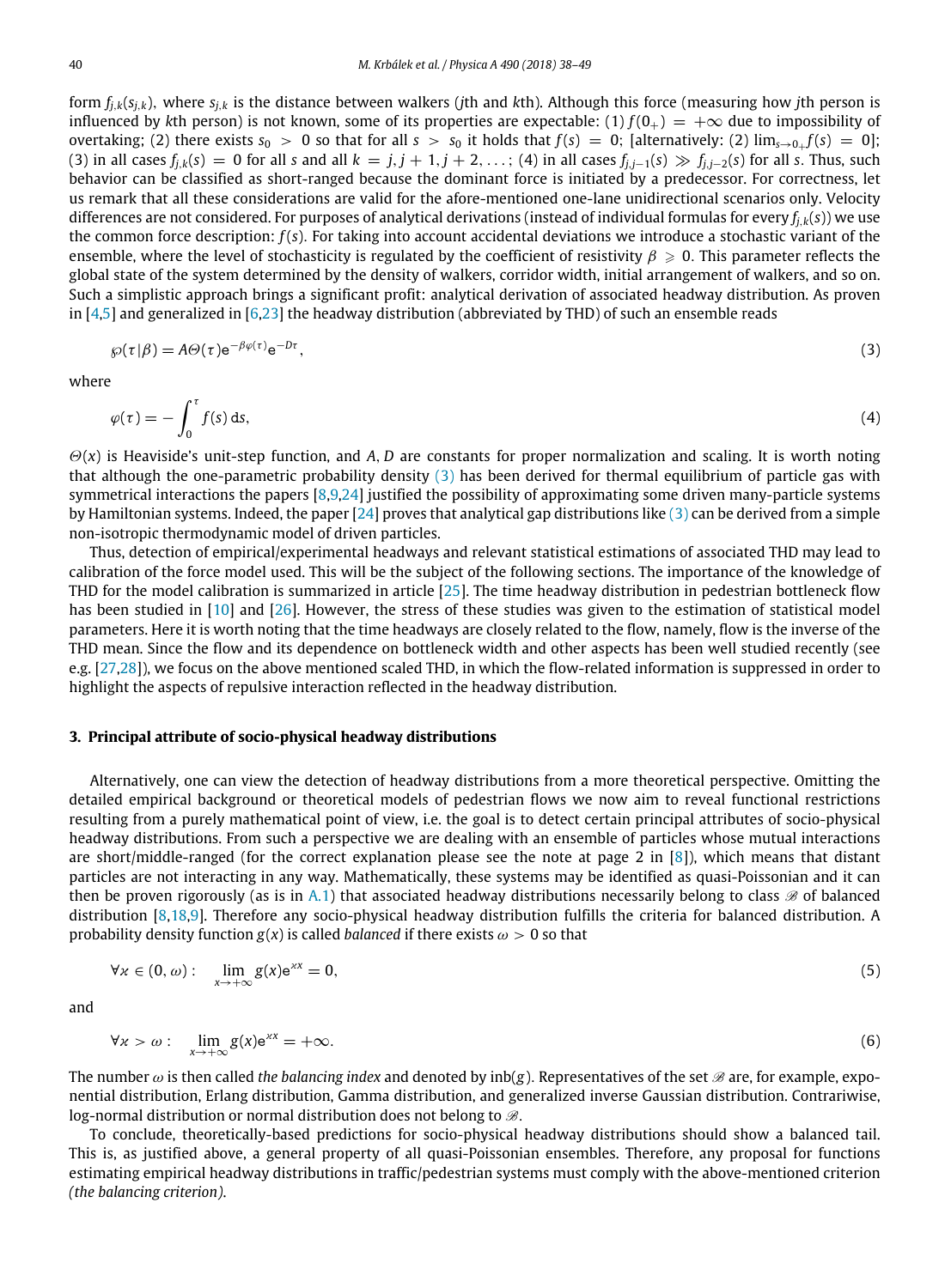#### **4. Scenarios of experiments and description of empirical measurements**

The study presented is based on four independent data collections: three experimental and one empirical. Although some measurements were not primarily designed for the time headway studies, the layout of the monitored areas and recording methods allowed to collect the time headway data according to the above mentioned restrictions, i.e., unidirectional, onelane flow without overtaking. It is worth noting that the one-lane non-overtaking flow was achieved by different means: It was not possible in the passing-through experiment and Kretz bottleneck experiment due to the narrow corridor. It was forbidden in the following-walkers experiment. It was extremely rare in the shopping center observation due to quite narrow corridor and social conventions. The detailed description of all scenarios follows below.

#### *4.1. The passing-through experiment*

The passing-through experiment was set up in April 2014 at the Czech Technical University in Prague (Faculty of Nuclear Sciences and Physical Engineering) with 75 students acting as pedestrians. The experiment was designed for a boundaryinduced phase transition study (details in [\[16\]](#page-11-7)); pedestrians were passing through a small room with an exit 60 cm wide, followed by a corridor of the same width. They were not supposed to simulate panic-like behavior. Despite that, their motivation to leave the room as fast as possible was quite high, because the crowd assembled before the bottleneck was rather large, i.e. up to 5 pedestrians per square meter.

For the purposes of the article we use the time headways measured at three spots of the outflow corridor: directly at the exit (Detector 1), 1 m downstream from the exit (Detector 2), and 2 m downstream from the exit (Detector 3). As shown below, the bottleneck acts like a synchronization element because in the corridor (downstream from the exit) the territorial social force prevails against the acceleration force pushing pedestrian towards and through the exit in order that they may escape the uncomfortable zone.

This experiment is further referred to as First, Second, and Third Detector.

#### *4.2. The following-walkers experiment (walkers on the line)*

The following-walkers experiment was performed in January 2015 at the Brno University of Technology (Faculty of Civil Engineering). Twenty two pedestrians were instructed to walk in a linear formation, each pedestrian following their predecessor. It means that pedestrians walked in a line, following the leader, who was choosing the path. Time headways have been extracted from the video records at a given cross-section. From the essence of the experiment it is obvious that motivation of pedestrians to move forward was lower than in the passing-through experiment. Therefore, the level of synchronization was higher because the territorial social force dominated over the acceleration term.

This experiment is further referred to as Walkers on the line.

#### *4.3. Shopping center observation*

The data observed empirically have been provided by Pavel Křiváň, who recorded the flow in a shopping center in Pardubice. Operators of the center built corridors in the lobby due to reconstructions underway in the central part of the lobby. Furthermore, the visitors were instructed to choose the given corridor for the given direction of motion and follow the one-way signs. This situation was recorded for several days. Nevertheless, for the purpose of this article, only rush hours records have been used in order to assure constant flow of pedestrians, which motivated the visitors to keep the ordered walking direction. To eliminate the influence of pedestrians entering or leaving the pedestrian stream, a virtual detector for time headway measurements was placed at a significant distance from entrances to individual shops.

This observation is further referred to as Empirical Headways.

#### *4.4. Pedestrian flows through a bottleneck*

The fourth data sample was provided by Tobias Kretz. The flow through bottlenecks of various width has been studied in [\[26\]](#page-11-15) in order to provide a dependence between the bottleneck width and pedestrian flow through it. This article makes use of data related only to flow through bottlenecks 40, 50, and 60 cm in width.

This experiment is further referred to as Kretz et al.

#### *4.5. Data processing*

Previously mentioned experiments have been recorded on camera. The video footage has been processed autocratically using image recognition techniques (First–Third Detector) or manually (Walkers on the line, Empirical Headways, Kretz et al.). For further analysis, the time series ( $t_j)_{j=0}^N$  of crossings of certain virtual detector have been used. For each run of the experiment, the crossing times have been transformed to sequences of scaled time headways  $(\tau_j)_{j=0}^N$  (see Eq. [\(1\)](#page-1-0) and discussion below). The scaling to mean value equal to one enables the comparison of the interaction essence in different data samples.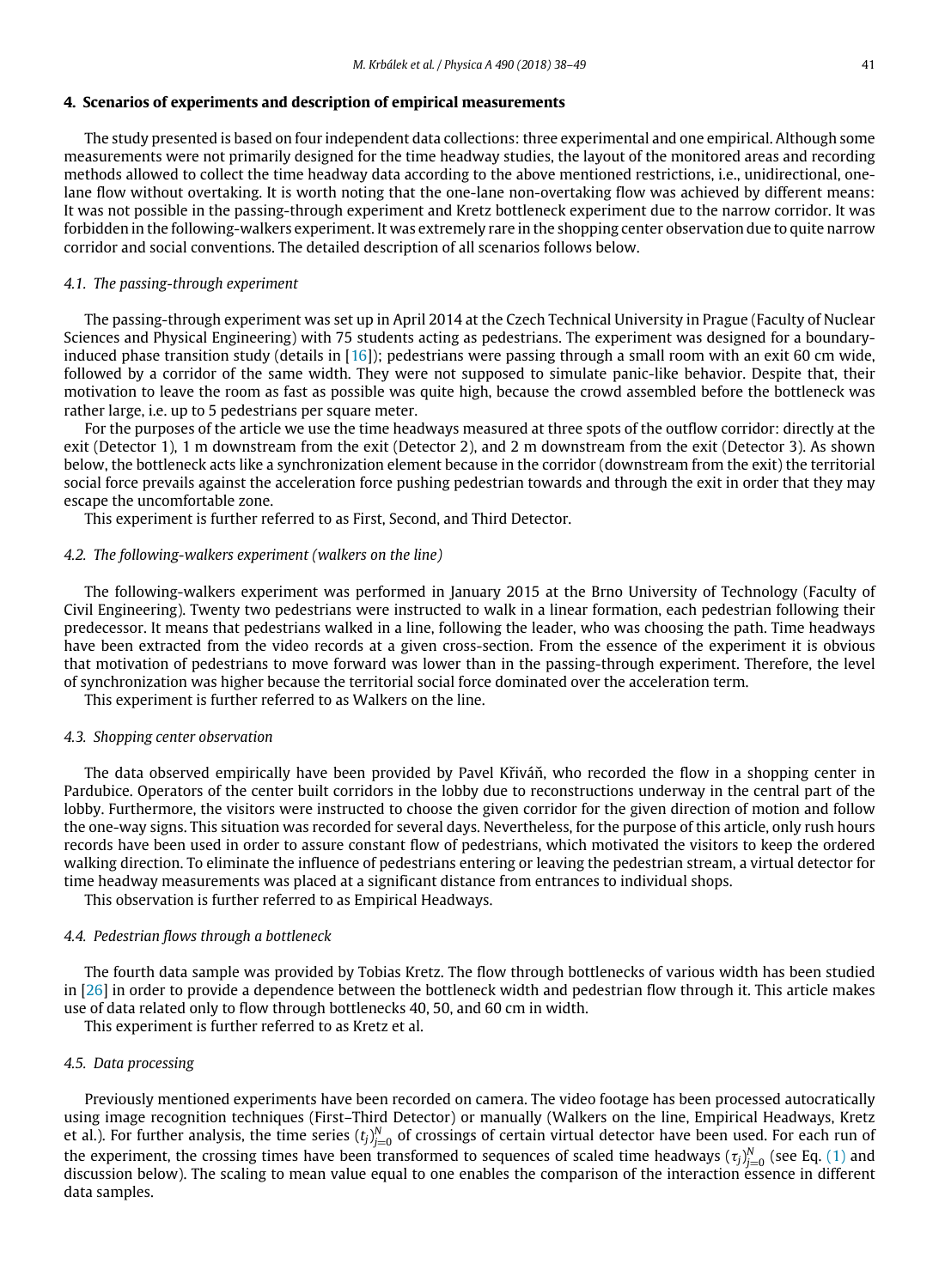<span id="page-4-0"></span>

Fig. 1. The experimental/empirical headway distributions. The signs represent the probability density of scaled time gaps among neighboring walkers passing a detector. As announced in the legend, the bars, stems, and hexagrams correspond to researches published in [\[14](#page-11-5)[,15,](#page-11-6)[26\]](#page-11-15), respectively. The other signs display headway distributions analyzed from original experiments presented in this paper. Analogous trends in headway distribution has been also detected in [\[10\]](#page-11-1).

The scaled sequences (for given experiment) have been aggregated to one sequence, which was used for further statistical analysis (headway distribution, spectral rigidity). This procedure is justified by the assumption that the successive headways can be considered as independent. This is discussed in more detail in Section [8.](#page-7-0) This procedure enabled to gain sufficient amount of information even from experiments with low number of pedestrians and low number of records in individual runs of the experiment.

A preliminary analysis of THD is visualized in [Fig. 1.](#page-4-0) Besides headways gauged especially for this paper we also plot (for illustration) THD analyzed from previous researches published in  $[14,15,26]$  $[14,15,26]$  $[14,15,26]$ . It is of note to point to the incompatibility between the histogram (shown in [Fig. 1\)](#page-4-0) plotted for data obtained by Jezbera et al. [\[14\]](#page-11-5) and histograms plotted for other sources. According to the authors of the article  $[14]$ , this conspicuous discrepancy can be attributed to an inaccurate measurement method.

#### **5. Analytical estimations of territorial social forces**

Following the general strategy presented in Section [2,](#page-1-1) we intend to examine elementary estimations – if any – for territorial social forces *f* (*s*) for which the analytically-determined headway distributions correspond to empirical/experimental histogram functions. Actually, attempts to estimate the force action are not entirely new. In the articles [\[26,](#page-11-15)[10](#page-11-1)[,3,](#page-10-1)[11\]](#page-11-2) their authors investigate either headway distribution or suggest statistical distribution models or suggest distance dependence of the interaction forces. On the contrary, our paper presents a theoretically-substantiated link between territorial social forces and distribution of time gaps.

First, we suggest (with respect to the previous considerations) two natural choices for a force description: logarithmic and hyperbolic potential. The logarithmic potential  $\varphi(s) = -\log(s)$  corresponds to repulsion decreasing with the distance according to  $f(s) = s^{-1}$ . The corresponding quantities are further marked with subscript L. The hyperbolic potential  $\varphi(s) = s^{-1}$  results in a stronger repulsion force  $f(s) = s^{-2}$ . The corresponding quantities are marked with subscript H. The associated headway distributions read

<span id="page-4-1"></span>
$$
\wp_{\mathsf{L}}(\tau|\beta) = \Theta(\tau) \frac{(\beta+1)^{\beta+1}}{\Gamma(\beta+1)} \tau^{\beta} e^{-(\beta+1)\tau};\tag{7}
$$

<span id="page-4-2"></span>
$$
\wp_{\rm H}(\tau|\beta) = A\Theta(\tau)e^{-\frac{\beta}{\tau}-D\tau};\tag{8}
$$

where

$$
D = \beta + \frac{3 - e^{-\sqrt{\beta}}}{2};
$$
  $A^{-1} = 2\sqrt{\frac{\beta}{D}}\mathcal{K}_1(2\sqrt{D\beta}).$ 

Here  $K_1(x)$  stands for Macdonald's function of the first order. Note that both distributions belong to the family of balanced distributions discussed in Section [3.](#page-2-2) We remark that distribution  $(7)$  has already been found in [\[10\]](#page-11-1) being a suitable candidate for a time headway distribution of pedestrian groups.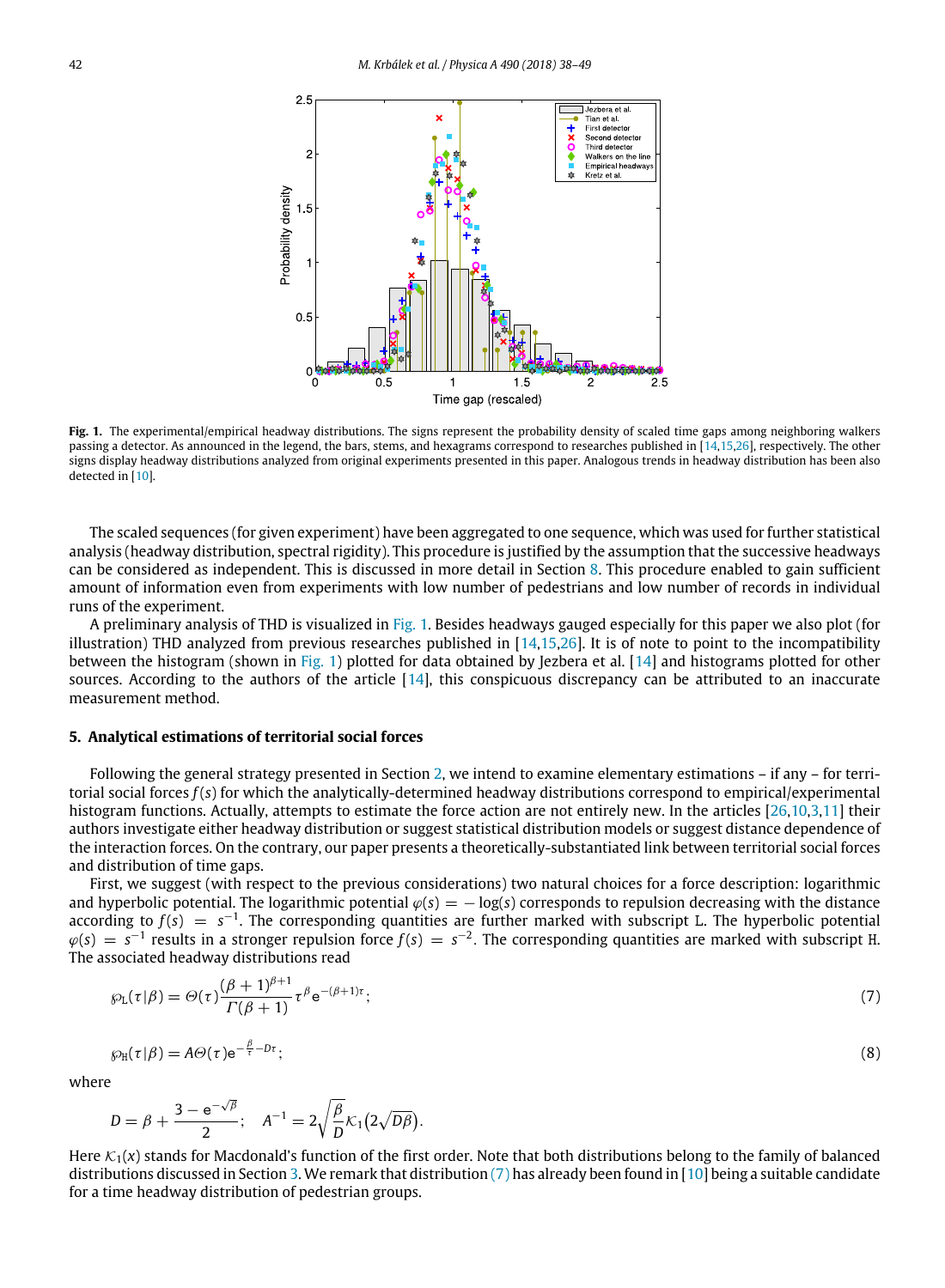<span id="page-5-0"></span>

| Table 1                                                                          |  |  |  |
|----------------------------------------------------------------------------------|--|--|--|
| Quantitative summary of pedestrian experiments and minimum distance estimations. |  |  |  |

| Detector            | Number of headways | Average headway [ms] | $\beta_{\rm L}$ | Pн     | $\tilde{\varrho}(\tilde{\beta}_{\mathrm{L}})$ | $\tilde{\varrho}(\hat{\beta}_{\tt H})$ |
|---------------------|--------------------|----------------------|-----------------|--------|-----------------------------------------------|----------------------------------------|
| First detector      | 2452               | 739                  | 13.870          | 6.513  | 0.06278                                       | 0.06365                                |
| Second detector     | 2440               | 745                  | 21.817          | 10.431 | 0.11439                                       | 0.10040                                |
| Third detector      | 2531               | 761                  | 17.014          | 8.017  | 0.10223                                       | 0.08287                                |
| Walkers on the line | 316                | 708                  | 23.652          | 11.459 | 0.03909                                       | 0.05532                                |
| Empirical headways  | 1406               | 858                  | 23.555          | 11.373 | 0.02016                                       | 0.03786                                |
| Kretz et al.        | 901                | 1140/980/870         | 27.550          | 13.279 | 0.03739                                       | 0.03325                                |

Practically, in [Fig. 2](#page-6-0) the PDFs  $(7)$  and  $(8)$  are plotted against the empirically/experimentally obtained data of time headways. Parameter  $\beta$  of the considered distribution families has been estimated by means of the minimum-distance estimation method using distance

$$
\tilde{\varrho}(\beta) := \left( \int_0^\infty \left( \int_0^x (\wp(\tau|\beta)) - H(\tau|\Delta_\tau) d\tau \right)^2 dx \right)^{1/2},\tag{9}
$$

i.e.,  $\hat{\beta}$  = argmin $_{\beta\in[0,\infty)}\tilde{\varrho}(\beta)$ . In [Fig. 2](#page-6-0) it is evident that the empirical/experimental headways are very convincingly described by both approximations (see also [Table 1\)](#page-5-0). In fact (as seen if comparing the last two columns in [Table 1](#page-5-0) and if calculating distance  $\varrho$  between both estimations), it is hard to distinguish between the approaches proposed because both curves (calibrated to data) are extremely close. A smaller amount of data precludes recognition of more detailed nuances in THD. Therefore, the THD analysis seems to be insufficient to make a decision between logarithmic and hyperbolic potentials.

#### **6. Statistical rigidity and compressibility**

Although analyzing and estimating headway distributions is a natural way to inspect the microstructure of pedestrian crowds, the formal background of such investigations is disputable. Measurements, data processing, and automatic evaluation techniques are burdened by systematic errors and extensive inaccuracies. Therefore, we search for any logical alternative which should be (a) directly measurable; (b) less prone to inaccuracies; (c) mathematically well-established. So a natural candidate then seems to be statistical rigidity defined/studied in [\[6–](#page-10-4)[8,](#page-10-6)[14](#page-11-5)[,23,](#page-11-12)[17\]](#page-11-8). In pedestrian dynamics statistical rigidity represents (formally speaking) a variance of pedestrian flux (see also  $[14]$ ). Obviously, pedestrian flux is understood to be the number of pedestrians passing any fixed point during a given time interval. Therefore, the fundamental quantity for flux enumeration is a random variable *N*(*T* ) representing number of pedestrians crossing a detector during a time interval *T* . Statistical nature of *N*(*T* ) generates fluctuations of individual realizations of *N*(*T* ). They are standardly described by a quantity called statistical rigidity defined by

<span id="page-5-1"></span>
$$
\Delta(T) = \sum_{k=0}^{\infty} (k - T)^2 \mathbb{P}[N(T) = k],\tag{10}
$$

where  $\mathbb{P}[N(T) = k]$  stands for probability that number of pedestrians detected during *T* is exactly equal to *k*. We also add that  $\langle N(T) \rangle = T$ , which is because the mean headway (as explained in the previous sections) is strictly set to one. Formula [\(10\)](#page-5-1) represents a pseudo-variance of *N*(*T* ) around the average value ⟨*N*(*T* )⟩. Since in the particles/agents interaction systems condition  $\langle N(T) \rangle = \mathbb{E}(N(T))$  is not usually met, the quantity [\(10\)](#page-5-1) is not a standard variance. For systems with uncorrelated subsequent headways (see also Section [8\)](#page-7-0) there exists (see  $[8]$ ) a direct link between headway distribution (or its Laplace image  $G(s) = \mathcal{L}[g]$  and rigidity. According to [A.2,](#page-10-7) it holds that

<span id="page-5-2"></span>
$$
\mathfrak{L}[\Delta(T)] = \frac{2}{s^3} + \frac{(s-2)G(s) + 2sG'(s) + (s+2)G^2(s)}{s^2(G(s) - 1)^2}.
$$
\n(11)

According to [\[6](#page-10-4)[,23,](#page-11-12)[8\]](#page-10-6), the rigidity satisfies a condition  $\Delta(T) = \chi T + \mu + \mathcal{O}(T^{-1})$ , and, therefore, it can be (extremely accurately) approximated by the linear function  $\Delta(T) \approx \chi T + \mu$  for  $T \gg 0$ . For both above-mentioned headway distributions the relevant asymptotical behavior has been derived in [\[8](#page-10-6)[,6\]](#page-10-4). It holds (after applying  $(11)$ ) that

$$
\Delta_{\rm L}(T) \approx \frac{T}{\beta + 1} + \frac{\beta (\beta + 2)}{6(\beta + 1)^2};\tag{12}
$$

$$
\Delta_{\text{H}}(T) \approx \frac{2 + \sqrt{D\beta}}{2D(1 + \sqrt{D\beta})}T + \frac{6\sqrt{D\beta} + D\beta(21 + 4D\beta + 16\sqrt{D\beta})}{24(1 + \sqrt{D\beta})^4}.
$$
\n(13)

Slope  $\chi$  of this linear asymptote is usually referred to as compressibility, whose specific value (lying between 0 and 1) corresponds to the level of synchronization between mutual positions of elements (pedestrians, vehicles). For systems, where interactions between agents are weak, one can expect a low level of synchronization, i.e.  $\chi \approx 1$ . However, if the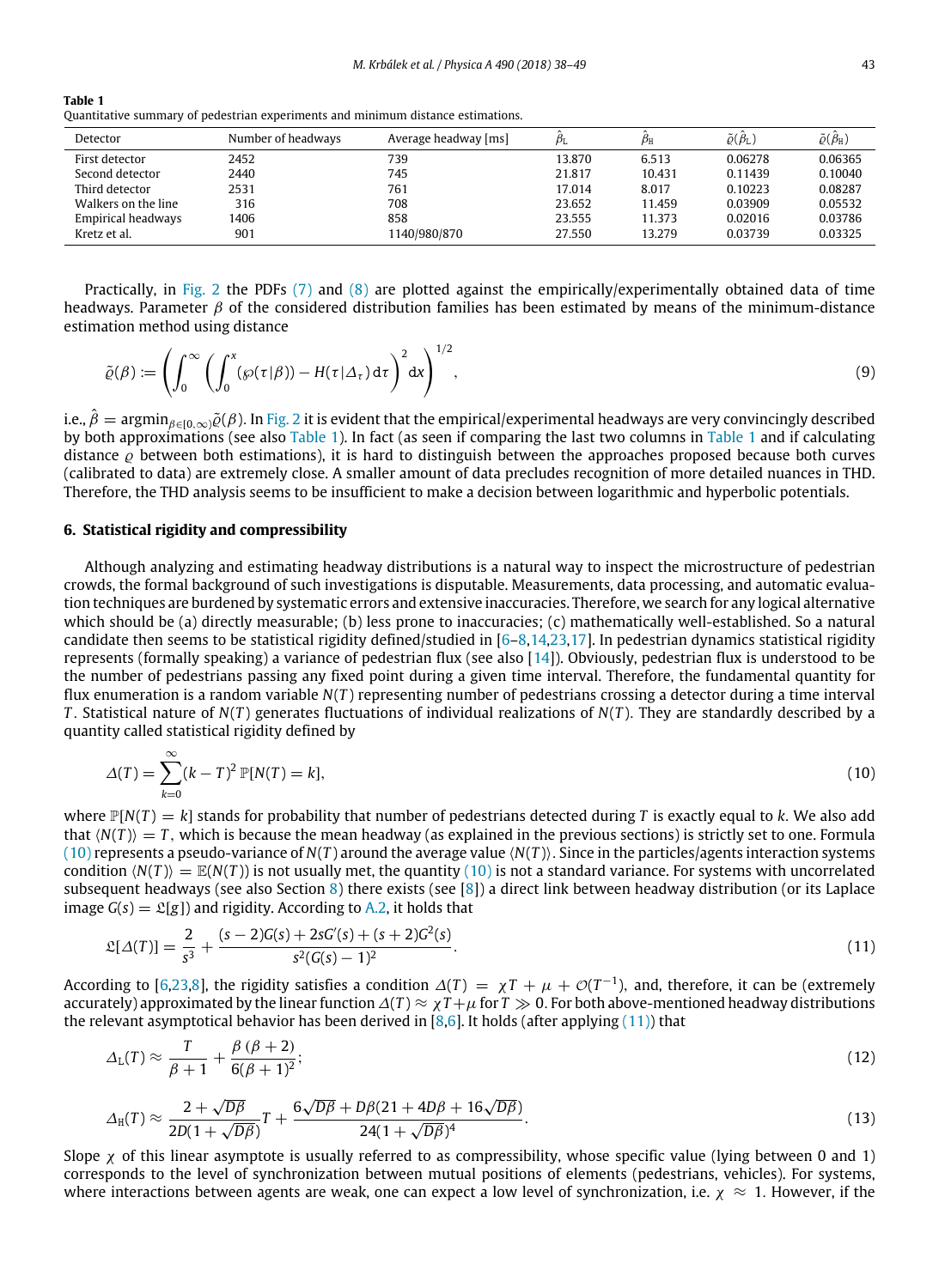<span id="page-6-0"></span>

**Fig. 2.** Analytical estimations of empirical/experimental headway distributions. Black curve visualizes a graph of the function [\(8\)](#page-4-2) enumerated for the parameter  $\hat{\beta}_{\rm H}$  estimated by MDE (see [Table 1\)](#page-5-0). Blue (dash-dotted) curve displays a course of the theoretical prediction [\(7\)](#page-4-1) with the estimated parameter  $\hat{\beta}_{\rm L}$ . Histograms represent distributions subjected to estimations (see legend). Signs (showing headway distributions measured for rest experiments — see [Fig. 1\)](#page-4-0) are drawn for clarity.

agent's interactions are more intensive, the level of synchronization increases and, therefore, compressibility decreases. The rigidity analysis applied to all data sources available is shown in [Fig. 3.](#page-7-1) The graphical outputs show interesting distinctions between various pedestrian data as well as distinctions between vehicular and pedestrian traffic. In some of the investigated systems (shopping center data, Kretz data) compressibility is rapidly subdued, which corresponds to a stronger force action and/or lower level of randomness between walkers.

Moreover, [Fig. 3](#page-7-1) provides an interesting comparison between pedestrian and vehicular streams. Although the basic interaction principles are the same in both systems, different levels of fluctuations are responsible for significantly different values of compressibility. At first sight, this is a surprising finding because a wrong maneuver of a driver has much more serious consequences than of a walker. Therefore, one can expect increased vigilance of drivers, which intuitively should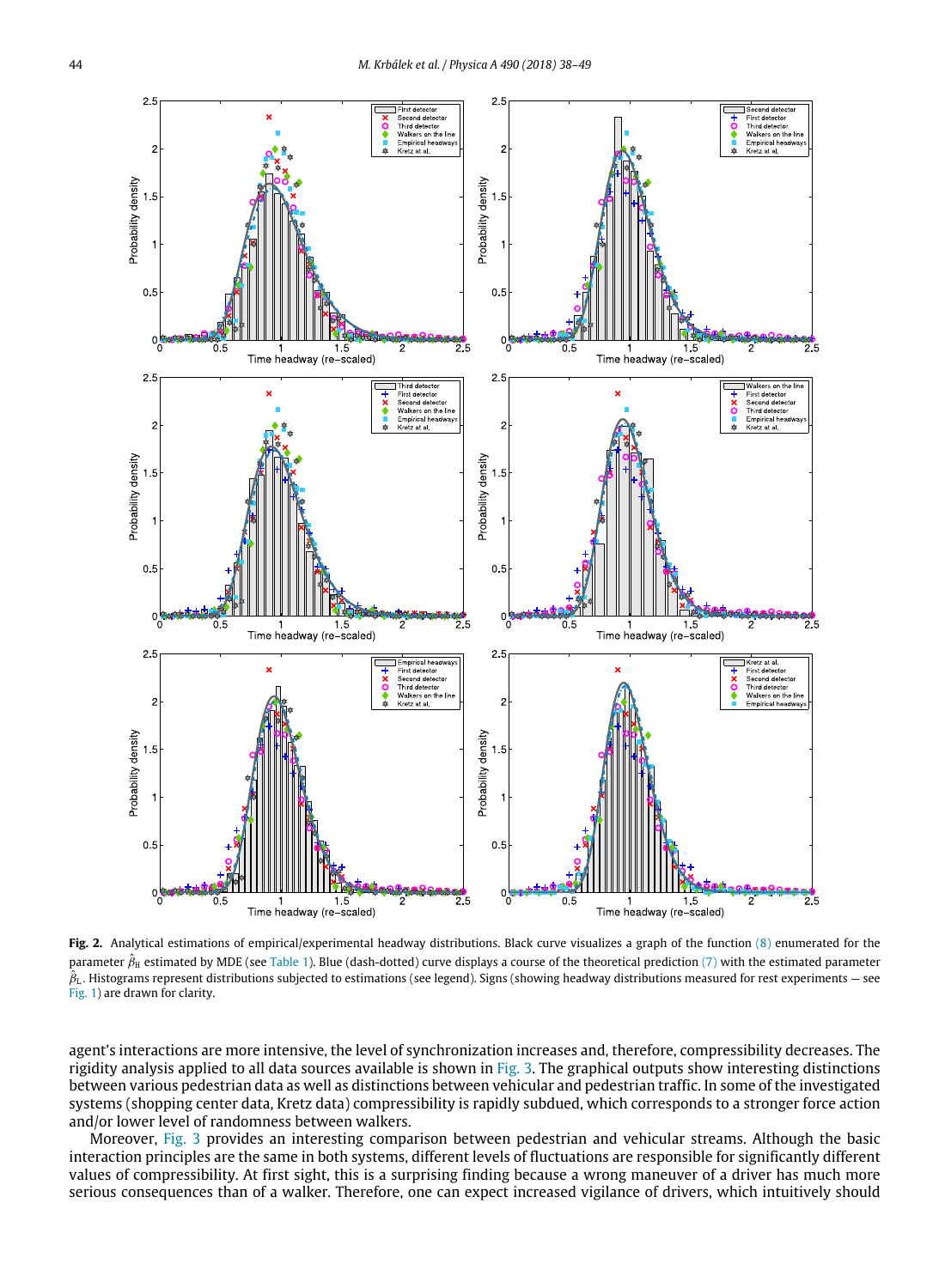<span id="page-7-1"></span>

**Fig. 3.** Statistical rigidity in empirical/experimental data. Graphs of the statistical rigidity analyzed for all available pedestrian data (see legend for details). The gray zone shows a region of vehicular rigidities, i.e. empirical statistical rigidity detected for vehicular traffic is usually (according to  $[6,8,7,23]$  $[6,8,7,23]$  $[6,8,7,23]$  $[6,8,7,23]$ ) a curve lying in this zone.

lead to a more systematic arrangement of vehicles. However, this study definitely refutes such behavior. Since, however, compressibility  $\chi$  is strictly decreasing with resistivity  $\beta$  [Fig. 3](#page-7-1) demonstrates that pedestrian systems (contrary to vehicular systems) are much more resistant to statistical fluctuations, which means that ensembles of walkers are substantially closer to deterministic systems than vehicular systems. This observation can be explained by the fact that maneuvering of drivers is, as expected, much more variable than the maneuvering of walkers, which is due to a larger variance of speeds. Also, driving a vehicle is not so natural for humans as ordinary walking.

#### **7. Compressibility-based estimations**

Owing to the fact that tests of statistical rigidity are, without any doubt, more compelling (not burdened by inaccuracies) than those using headways, we use statistical rigidity as the main instrument for making a decision which potentials (logarithmic/hyperbolic) or balanced distributions [\(7\)/](#page-4-1)[\(8\)](#page-4-2) are more suitable for statistical description of crowd microstructure. Thus, estimating the compressibility of pedestrian data (using simple linear regression applied to linear tails in graphs of statistical rigidity) we calculate values

$$
\hat{\beta}_{\mathcal{L}} = \frac{1}{\chi} - 1,\tag{14}
$$

$$
\hat{\beta}_{\mathrm{H}} = \hat{\beta}_{\mathrm{H}}(\chi) \quad \& \quad 2 + \sqrt{\hat{\beta}_{\mathrm{H}} D(\hat{\beta}_{\mathrm{H}})} = 2 \chi D(\hat{\beta}_{\mathrm{H}}) \left( 1 + \sqrt{\hat{\beta}_{\mathrm{H}} D(\hat{\beta}_{\mathrm{H}})} \right) \tag{15}
$$

of estimated values  $\hat \beta_{\rm L}$  and  $\hat \beta_{\rm H}$  for both potentials. Knowing  $\hat \beta_{\rm L}$ ,  $\hat \beta_{\rm H}$  we then calculate the statistical distance

$$
\varrho_{L/H} := \left( \int_0^\infty \left( \int_0^x (\wp(y|\hat{\beta}_{L/H}) - H(y|\Delta_\tau)) \, dy \right)^2 dx \right)^{1/2}
$$
(16)

between the estimated theoretical distribution and empirical/experimental time headway distribution. Values  $\varrho_L$  and  $\varrho_H$ (expressed for six data sources) can then be used for final decision which of the two considered potentials (or distribution models) is more suitable for theoretical estimations of territorial social interactions acting inside a group of moving individuals.

<span id="page-7-0"></span>As quantified in [Table 2](#page-8-0) in all cases (except for shopping center observations) the statistical distance  $\varrho_L$  (assuming gammadistributed headways) is greater than  $\rho_H$  (assuming GIG-distributed headways). It seems therefore that force description based on hyperbolical repulsions is closer to reality than the description using a logarithmical potential. The same conclusion has been drawn (in [\[4,](#page-10-2)[7](#page-10-5)[,8\]](#page-10-6)) for vehicular streams as well. Relatively high values of these distances confirm the expected premise that statistical analysis of pedestrian headways is less informative, which is a logical consequence of the fact that digital processing (automatic detection) of gaps between walkers is quite inaccurate. On the other hand, calculations of statistical rigidity (based on counting walkers passing by a given point at a given time interval) are more accurate, by an order of magnitude.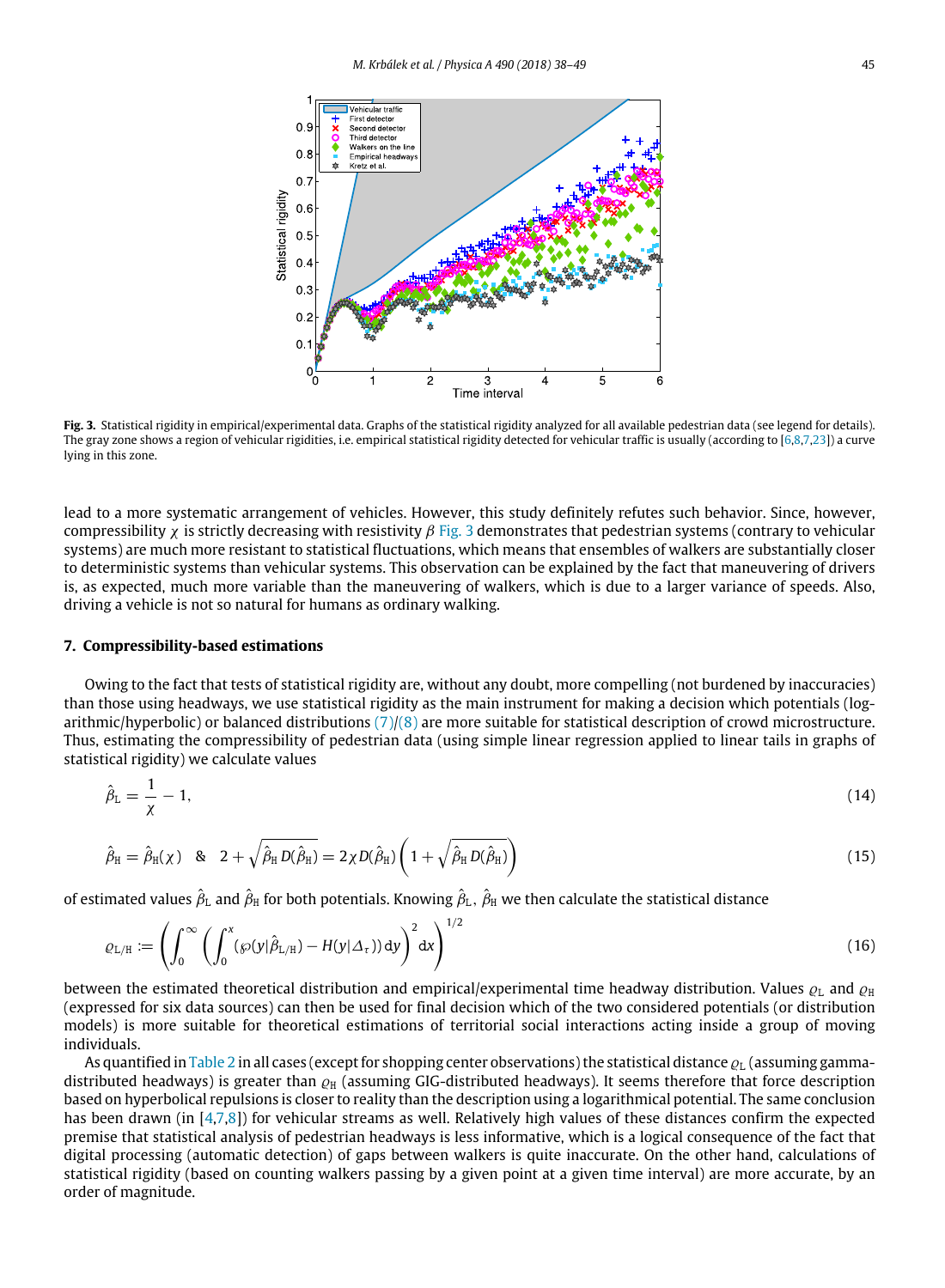<span id="page-8-1"></span>

| Detector       |        |         | Dн      | $\varrho_{\text{L}}$ | Qн      | $\alpha$ |
|----------------|--------|---------|---------|----------------------|---------|----------|
| D1             | 0.1180 | 7.4750  | 3.5473  | 0.20059              | 0.18686 | 0.019276 |
| D <sub>2</sub> | 0.0978 | 9.2203  | 4.4450  | 0.26470              | 0.24165 | 0.005719 |
| D3             | 0.1025 | 8.7557  | 4.2051  | 0.21349              | 0.18862 | 0.010649 |
| Line           | 0.0974 | 9.2647  | 4.4665  | 0.26762              | 0.26005 | 0.057904 |
| SC             | 0.0437 | 21.8608 | 10.8514 | 0.03940              | 0.04497 | 0.002478 |
| Kretz          | 0.0441 | 21.6779 | 10.7469 | 0.09035              | 0.07993 | 0.011544 |

<span id="page-8-0"></span>**Table 2** Summary of compressibility-based estimations.



**Fig. 4.** Test of a statistical independence of successive headways. We plot the statistical rigidity calculated for individual data sources (squares) against the rigidity analyzed for sets of the randomly shuffled headways (line) .

# **8. Assumption of statistical independence for headways**

Note that all the previous considerations (i.e. predominantly analytical derivations for statistical rigidity) are valid only under the assumption that the neighboring spacings are independent. Therefore, it is essential (for practical applications) to test whether such a premise is reasonable or not. Thus, we test if statistical rigidity of the analyzed data sources is or is not influenced by random changes of the order of headways. Since randomly shuffled headways (analyzed for systems with short- or middle-ranged cooperation) are, without any doubt, independent, [Fig. 4](#page-8-1) confirms the legitimate use of the above-mentioned approaches. A slight deviation is detected for walkers on the line, which is caused by insufficient length of data sample (compare the numbers in the second column of [Table 1\)](#page-5-0).

To be specific, let us consider vector  $\vec{\tau} = (\tau_1, \tau_2, \ldots, \tau_N)$  of successive headways arranged in the original order (chronologically with respect to the time of measurement). Let  $\pi$  be a randomly generated permutation of  $\{1, 2, \ldots, N\}$ . Then  $\vec{x} = (x_1, x_2, \dots, x_N) := (\tau_{\pi(1)}, \tau_{\pi(2)}, \dots, \tau_{\pi(N)})$  is the vector of randomly shuffled headways, where all statistical links between successive headways  $x_k$ ,  $x_{k+1}$  have been broken by the afore-mentioned randomization. It is well known (from Random Matrix Theory) that vectors of dependent headways show a significant deviation from the formula derived for independent headways. Therefore, an angular deviation between linear asymptotes  $\chi_{\bar{i}}T + \mu_{\bar{i}} \approx \Delta_{\bar{i}}$  and  $\chi_{\bar{i}}T + \mu_{\bar{i}} \approx \Delta_{\bar{i}}$ reflects a certain measure of dependence in  $\vec{\tau}$ . Practically, such deviation can be quantified by

$$
\alpha = |\chi_{\vec{\tau}} - \chi_{\vec{\chi}}|.\tag{17}
$$

If  $\alpha > \alpha_0$ , where  $\alpha_0$  is a normal deviation (here we consider  $\alpha_0 \approx 0.02$ ); then the detected deviation is statistically significant and the analyzed headways can be classified as dependent. The last column of [Table 2](#page-8-0) summarizes numerical outputs of the method proposed.

#### **9. Conclusions**

This article reports on several pedestrian experiments (original or reproduced) proposed for analyzing a microstructure of a group of walkers moving unidirectionally in a narrow corridor. At first, we have shown that statistical distribution of time gaps between neighboring pedestrians can be convincingly described by some probability density belonging to a family of balanced distributions (e.g. gamma distribution or GIG distribution). This knowledge generalizes the recent results published in [\[10\]](#page-11-1), and, in practice, it can be used for quantitative assessments of pedestrian models or for predictions of corridor capacities.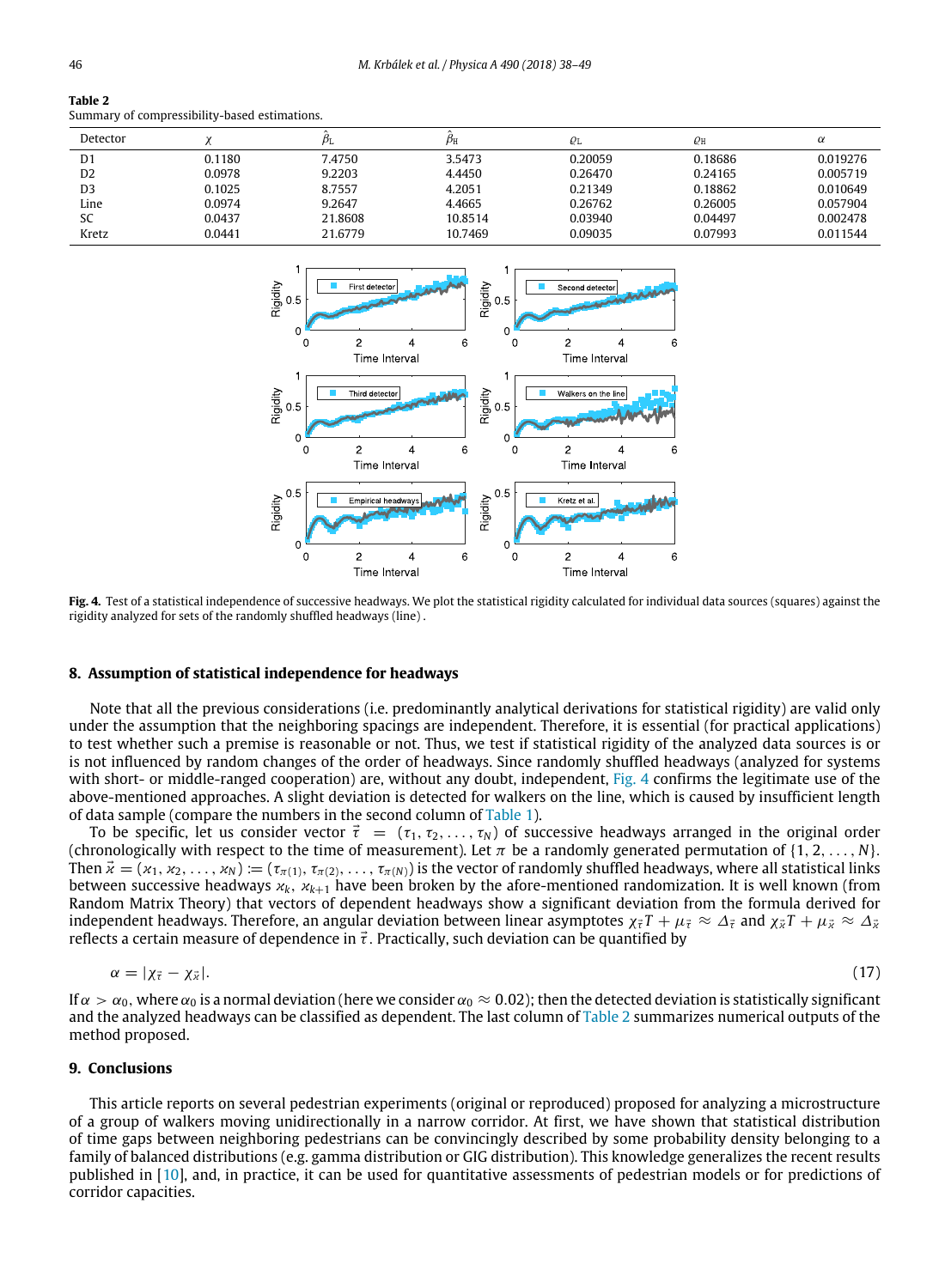By introducing a stochastic force-based scheme (controlled by coefficient of statistical resistivity  $\beta$ ) we relate the detected headway distribution with the associated force description. In other words, we estimate the territorial social forces (and their dependence on distances between walkers) by making the use of knowledge of spatiotemporal arrangement of individuals in pedestrian groups.

Useful information about the statistical nature of systems investigated is obtained by calculation of coefficient  $\beta$ quantifying measure of statistical resistivity, i.e. measuring the nearness to deterministic arrangement of pedestrian locations.

A deeper insight into the pedestrian flow microstructure is made possible by a thorough analysis of statistical rigidity. The efficiency of an instrument of statistical rigidity is apparent when comparing the compressibility among all systems observed. Indeed, although the time headway distributions in all systems are relatively close, a course of the rigidity reveals mutual nuances. They are caused by different levels of compressibility. As far as the passing-through experiment is concerned, [Fig. 3](#page-7-1) shows that compressibility  $\chi$  depends on the location of the detector, which indicates changes in pedestrian synchronization in the course of time. This supports the idea that with time pedestrian headways evolve so that compressibility decreases. The level of synchronization for walkers in a line in a free area is visibly larger than in corridors with a boundary. Stronger synchronization is detected for empirical flows measured in a narrow corridor and for passage through a door.

Both methods, however, suffer from relatively inaccurate detection of time gaps between individuals, which is a wellknown problem of crowd modeling.

Moreover, new interesting knowledge has been obtained by comparing of compressibility between vehicular and pedestrian streams. It follows from [Fig. 3](#page-7-1) that synchronization of walkers is much more intensive than that of cars. The effect is the same for statistical resistivity. Such difference is given by the fact that vehicular flows allow (due to larger variances of speed) a greater fluctuation level than pedestrian flows. Thus, the suggested approach allows to differentiate between various agent's systems using a set of headways only, which is a great benefit.

From the practical point of view, the suggested methodology based on tests of statistical rigidity seems to be a suitable instrument for theoretical validations of various pedestrian models. The low values of compressibility reveals that the repulsion force between pedestrians has hard-core-like nature. This should be taken into account in model formulation, which means that the potential generated by the model agent should be very high in the close neighborhood of the agents and should vanish very fast with distance to the agent. The compressibility value could be then used for proper parameters calibration.

#### **Acknowledgments**

The authors would like to thank Tobias Kretz for providing original pedestrian data (originally published in [\[26\]](#page-11-15)), Pavel Křiváň for recording and analyzing shopping center data, and Faculty of Civil Engineering, Brno University Of Technology for arranging several pedestrian experiments used in this article.

The research presented in this work was supported by Grant 15-15049S of Czech Science Foundation (GA ČR). Partial support was provided by the Czech Technical University in Prague within the internal project SGS15/214/OHK4/3T/14.

#### **Appendix**

# <span id="page-9-0"></span>*A.1. Quasi-Poissonian ensembles and class of balanced distributions*

As is generally known, particle system is called *Poissonian* if probability  $\mathbb{P}[N_L = k]$  (i.e. probability that number of particles lying inside a interval of length *L* is equal to *k*) reads

$$
\mathbb{P}[N_L = k] = \frac{(\lambda L)^k}{k!} e^{-\lambda L},\tag{18}
$$

where λ > 0 is a parameter. On the other hand, particle system is called *quasi-Poissonian* if

<span id="page-9-1"></span>
$$
(\exists \lambda \in \mathbf{R}^+)(\forall \epsilon > 0)(\exists L_{\epsilon} \in \mathbf{R}^+): \quad k \in \mathbf{N} \ \land \ L > L_{\epsilon} \quad \Rightarrow \quad \left| \mathbb{P}[N_L = k] - \frac{(\lambda L)^k}{k!} e^{-\lambda L} \right| < \epsilon. \tag{19}
$$

This definition can be less formally interpreted as a fact that on a large scale (for large distances) particles of a quasi-Poissonian system are distributed like those of a certain Poissonian system. Since a relation between a headway distribution  $g(x)$  and probability  $\mathbb{P}[N_L = k]$  is described by the formula

$$
g(x) = -\frac{\mathrm{d}\mathbb{P}[N_x = 0]}{\mathrm{d}x} \tag{20}
$$

we conveniently use the definition  $(19)$  with  $k = 0$ . Thus,

<span id="page-9-2"></span>
$$
1-\epsilon-e^{-\lambda x}<1-\mathbb{P}[N_x=0]<1+\epsilon-e^{-\lambda x}, \qquad (21)
$$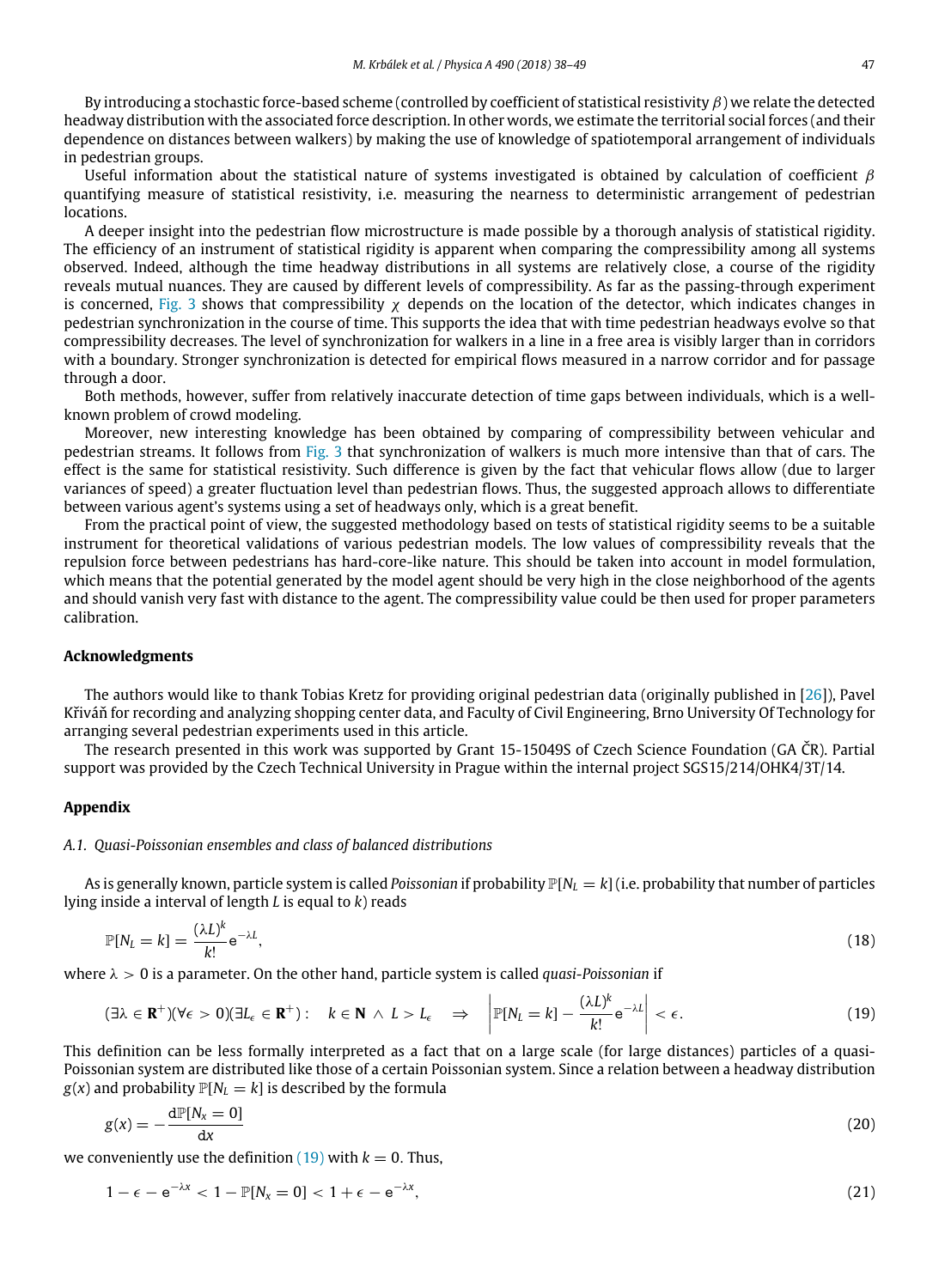where  $G(x) := 1 - \mathbb{P}[N_x = 0]$  is in fact a distribution function for  $g(x)$ , i.e.  $g(x) = \lim_{\tau \to 0} \frac{G(x+\tau) - G(x)}{\tau}$ . After simple modifications of [\(21\)](#page-9-2) we have

$$
-\frac{2\epsilon + e^{-\lambda(x+\tau)} - e^{-\lambda x}}{\tau} < \frac{G(x+\tau) - G(x)}{\tau} < \frac{2\epsilon - (e^{-\lambda(x+\tau)} - e^{-\lambda x})}{\tau}.
$$
\n(22)

Therefore (for  $\mu < \lambda, \epsilon = \tau^2$ , and  $\tau \to 0$  )

$$
g(x)e^{\mu x} \leq \frac{2\epsilon e^{\mu x} - (e^{-\lambda(x+\tau)} - e^{-\lambda x})e^{\mu x}}{\tau},
$$
\n(23)

hence

$$
0\leqslant \lim_{x\to+\infty}g(x)e^{\mu x}\leqslant-\lim_{x\to+\infty}e^{\mu x}\lim_{\tau\to 0}\frac{e^{-\lambda(x+\tau)}-e^{-\lambda x}}{\tau}=\lim_{x\to+\infty}e^{\mu x}\lambda e^{-\lambda x}=0.
$$
\n(24)

Thus,  $\lim_{x\to+\infty}g(x)e^{\mu x}=0$ , which completes the first part [\(5\)](#page-2-3) of the definition of balanced probabilities. Analogously, for  $\mu > \lambda$  one can obtain

<sup>−</sup>λ(*x*+<sup>τ</sup> ) − e

$$
\frac{-2\epsilon e^{\mu x} - (e^{-\lambda(x+\tau)} - e^{-\lambda x})e^{\mu x}}{\tau} \leq g(x)e^{\mu x}
$$
\n(25)

and  $e^{\mu x} \lambda e^{-\lambda x} \leqslant g(x) e^{\mu x}$ . Since  $\lim_{x\to+\infty} \lambda e^{(\mu-\lambda)x} = +\infty$  we see that also  $\lim_{x\to+\infty} g(x) e^{\mu x} = +\infty$ , which completes the second part [\(6\)](#page-2-4) of the definition of balanced probabilities. As a summary:  $g(x) \in \mathcal{B}$  and  $\text{inb}(g) = \lambda$ .

#### <span id="page-10-7"></span>*A.2. Laplace image of the statistical rigidity*

Consider now an arbitrary one-dimensional particle system in which the mean headway is fixed to 1. Let random variable  $N_L$  represent a number of particles locating inside an interval [0, *L*). It is well known (see [\[6](#page-10-4)[,8\]](#page-10-6)) that the expected value for *NL* is

$$
\mathbb{E}[N_L] = \int_0^L \mathcal{R}(x) \, \mathrm{d}x,\tag{26}
$$

where  $\mathscr{R}(x) = \sum_{k=0}^{\infty} \wp_k(x)$  is the cluster function and  $\wp_k(x)$  is the probability density for a mutual distance between  $k+2$ successive particles. The latter can be (if successive headways are not correlated) calculated by means of a convolution rule  $\wp_k(x) = \bigstar_{n=0}^k \wp(x)$ , where  $\wp(x) \equiv \wp_0(x)$  is the headway distribution (probability density for a gap between immediately adjacent particles). The statistical rigidity ∆(*L*) := ∑<sup>∞</sup> *k*=0 (*k* − *L*) <sup>2</sup>P[*N<sup>L</sup>* = *k*] can be rewritten as

$$
\Delta(L) = \mathbb{E}[N_L^2] - 2L\mathbb{E}[N_L] + L^2. \tag{27}
$$

That leads (after using the relation  $\sum_{k=0}^{\infty}k\wp_k(x)=\mathscr{R}(x)\star \mathscr{R}(x)$ ) to the simplified version

<span id="page-10-8"></span>
$$
\Delta(L) = 2\mathscr{R}(L) \star \mathbb{E}[N_L] + \mathbb{E}[N_L] - 2L\mathbb{E}[N_L] + L^2.
$$
\n(28)

Furthermore, following general properties of Laplace transformation one can easily show that the Laplace image of the cluster function reads

$$
R(s) = \mathfrak{L}[\mathcal{R}(x)] = \frac{\mathfrak{L}[\wp(x)]}{1 - \mathfrak{L}[\wp(x)]}.
$$
\n(29)

With help of these considerations we can modify the relation  $(28)$  to the final shape

$$
s^{3}\mathfrak{L}[\Delta(L)] = 2 + s \frac{(s-2)P(s) + 2sP'(s) + (s+2)P^{2}(s)}{(P(s) - 1)^{2}},
$$
\n(30)

which express a direct dependence between the Laplace image of the rigidity and Laplace image  $P(s) = \mathcal{L}[\wp(x)]$  of the headway distribution.

#### **References**

- <span id="page-10-0"></span>[1] [A. Schadschneider, W. Klingsch, H. Klüpfel, T. Kretz, Ch. Rogsch, A. Seyfried, Evacuation Dynamics: Empirical Results, Modeling and Applications,](http://refhub.elsevier.com/S0378-4371(17)30737-9/sb1) [Extreme Environmental Events: Complexity in Forecasting and Early Warning, Springer, New York, 2011.](http://refhub.elsevier.com/S0378-4371(17)30737-9/sb1)
- [2] [A. Schadschneider, D. Chowdhury, K. Nishinari, Stochastic Transport in Complex Systems, Elsevier, 2010.](http://refhub.elsevier.com/S0378-4371(17)30737-9/sb2)
- <span id="page-10-1"></span>[3] [D. Helbing, A. Johansson, Pedestrian, crowd and evacuation dynamics, in: Encyclopedia of Complexity and Systems Science, Springer, Heidelberg, 2009.](http://refhub.elsevier.com/S0378-4371(17)30737-9/sb3)
- <span id="page-10-2"></span>[4] [M. Krbálek, D. Helbing, Determination of interaction potentials in freeway traffic from steady-state statistics, Physica A 333 \(2004\) 370–378.](http://refhub.elsevier.com/S0378-4371(17)30737-9/sb4)
- <span id="page-10-3"></span>[5] [M. Krbálek, Equilibrium distributions in a thermodynamical traffic gas, J. Phys. A 40 \(2007\) 5813–5821.](http://refhub.elsevier.com/S0378-4371(17)30737-9/sb5)
- <span id="page-10-4"></span>[6] [M. Krbálek, P. Šeba, Spectral rigidity of vehicular streams \(random matrix theory approach\), J. Phys. A 42 \(2009\) 345001/1–10.](http://refhub.elsevier.com/S0378-4371(17)30737-9/sb6)
- <span id="page-10-5"></span>[7] [M. Krbálek, Inter-vehicle gap statistics on signal-controlled crossroads, J. Phys. A 41 \(20\) \(2008\).](http://refhub.elsevier.com/S0378-4371(17)30737-9/sb7)
- <span id="page-10-6"></span>[8] [M. Krbálek, J. Šleis, Vehicular headways on signalized intersections: theory, models, and reality, J. Phys. A 48 \(2015\) 015101/1–22.](http://refhub.elsevier.com/S0378-4371(17)30737-9/sb8)